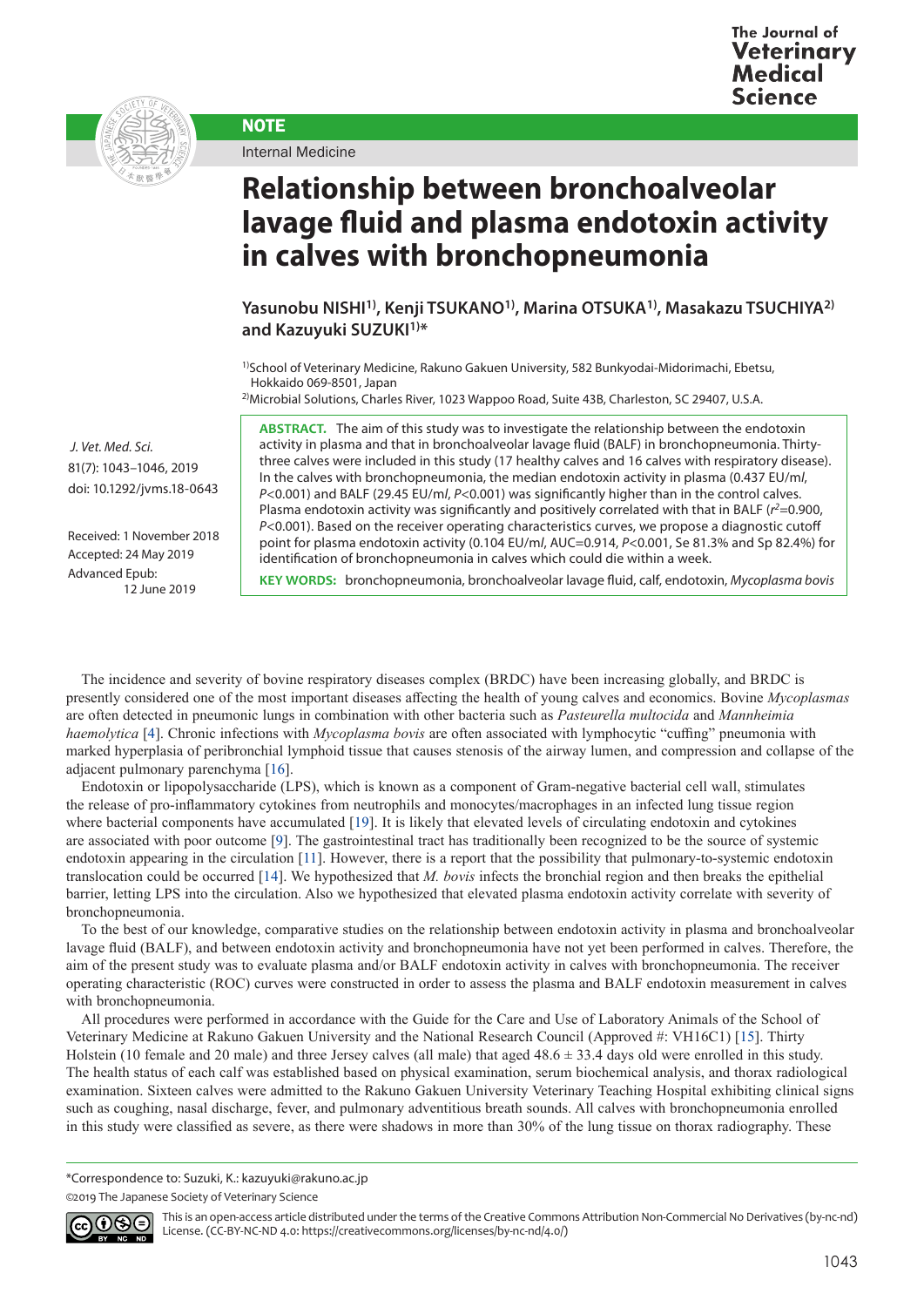calves were culled or died within the first week after hospitalization. As a control, seventeen calves with no abnormal clinical signs and that were negative in *Mycoplasma* and bacterial culture test were also examined. They were purchased at livestock markets in the Ishikari region for educational purpose and were kept at the School of Veterinary Medicine, Rakuno Gakuen University.

Single blood samples were collected via jugular venipuncture into heparinized tubes for endotoxin analysis and then centrifuged for 10 min at 3,000 g at room temperature within 1 hr of collection. Approximately 1.8 m*l* of plasma was harvested and stored in sampling tubes (Cryo-TubeTM vials, Nunc, Roskilde, Denmark) at −30°C for later analyses.

The BALF samples were obtained during bronchoscopic examination using a standard protocol described previously [[3, 18](#page-3-7)]. Briefly, bronchoscopy was performed using a flexible video bronchoscope (Olympus VQ Type 6092A, Olympus Co., Tokyo, Japan) under sedation with 0.05 mg/ kg of xylazine solution. The tip of the bronchoscope was wedged into position in the tracheal bronchus. Two hundred milliliters of isotonic, sterile saline solution warmed to 37°C was instilled in 50-m*l* aliquots with a disposable plastic syringe and immediately re-aspirated. The first aliquot was discarded [[18](#page-3-8)]. With this procedure, a recovery rate of at least 60% was required. To ensure endotoxin activity in endoscope were below lower limits of quantification, the bronchoscope was washed 5 times according to our hospital protocol between sampling next calf. The bronchoscope was connected an aspirator and aspirated 2 *l* tap-water, 1 *l* antiseptic solution and 0.5 *l* sterile saline. For antiseptic solution, 5 m*l* of 10 w/v% benzalkonium chloride (Osuban S, Japan Pharmacopoeia) was diluted 200-fold in 1 *l* sterile saline. By repeating this washing more than three times, preliminary study was found that endotoxin activity in bronchoscope falls below the detection of limits.

Sub-samples were cultivated and investigated by polymerase chain reaction (PCR) tests targeting *M. bovis* based on 16S rRNA genes [[8\]](#page-3-9). Sub-samples were cultured in non-selective medium at 35–37°C in aerobic condition for 17–20 hr at commercial laboratory (Daiichi Kishimoto Clinical Laboratory, Sapporo, Japan). *M. bovis* cultured in modified PPLO broth (Kanto Chemical, Tokyo, Japan) at 37°C in 5% CO<sub>2</sub> for 3 days at Rakuno Gakuen University. Briefly, simplified PCR was performed in a total reaction volume of 20 *µl* containing 10 *µl* of 2 × AmpdirectPlus (Shimadzu Co., Kyoto, Japan), 0.50 U of Nova taq TM Hot Start DNA polymerase (Merck KGaA, Darmstadt, Germany), 5 *p*mol of a mycoplasma universal primer set (MycoAce; Nihon Dobutsu Tokusyu Shindan Ltd., Eniwa, Japan), and 5 *µl* of each sample. PCR was performed using an iCycler PCR System (Bio-Rad Laboratories, Hercules, CA, U.S.A.). Conditions for the simplified PCR were as follows: initial denaturation at 95°C for 10 min followed by 35 cycles of denaturation at 94°C for 30 sec, annealing at 60°C for 45 sec, and extension at 72°C for 1 min. The PCR products were separated by electrophoresis on 1.5% (w/v) agarose gels, stained with ethidium bromide, and visualized with a UV trans-illuminator. The *M. bovis* strain (ATCC 25523) was used as a positive standard.

Endotoxin activity in plasma and BALF was measured by conventional limulus amebocyte lysate (LAL)-kinetic turbidimetric (KTA) and chromogenic (KCA) assays, respectively. Immediately prior to testing, plasma and BALF samples were diluted 20- and 100-fold in endotoxin-free water (Otsuka distilled water, Otsuka Pharmaceutical Co., Ltd., Tokyo, Japan), respectively, and the dilutions were vortexed for 10 sec. The plasma dilutions were then heated for 10 min at 80°C in order to inactivate interfering substances, such as protease inhibitors [[21](#page-3-10)]. BALF specimens were used for analysis without heating.

The endotoxin reference standard (CSE, CONTROL STD ENDOTOXIN, Charles River, Charlston, SC, U.S.A.), which contained 10,000 endotoxin units (EU)/vial, was used to establish standard curves. The LAL reagents for LAL KTA (Endosafe® KTA2, Charles River) and KCA (Endosafe® Endochrome-K kit, Charles River) assays were reconstituted with Endotoxin-Specific Buffer Solution (Charles River) to eliminate β-glucan. Both conventional LAL-based assays were performed on 96-well microplates (Endosafe® 96-well, flat bottom microplate M9001, Charles River). Endotoxin activity was measured using a microplate reader (Sunrise<sup>TM</sup>, Tecan Group Ltd., Männedorf, Switzerland) and EndoScan-VTM endotoxin-measuring software (Charles River). The lower limits of detection for this assay in plasma and BALF were 0.042 and 0.140 EU/m*l* in plasma and BALF, respectively. A test result was considered valid when spike recovery and coefficient of variation (CV) met the accepted criteria; spike recovery: 50–200%, CV <25% [\[5–7, 10](#page-3-11)]. Plasma endotoxin activity below 0.042 EU/m*l* was statistically analyzed as 0.042 EU/m*l*.

Data were statistically analyzed using the SPSS software program (ver. 21, IBM Japan, Tokyo, Japan). Non-normally distributed data were expressed as the median and range. A difference between two groups was assessed with the Student's *t*-test in the case of normal distribution or Mann-Whitney *U* test in the case of non-normal distribution. Receiver operating characteristic (ROC) curves were used to characterize the sensitivity (Se) and specificity (Sp) of each parameter to severe bronchopneumonia-associated changes. The optimal cut-off point for a test was calculated by the Youden index [[2](#page-3-12)]. Pearson's rank correlation test was also used to evaluate the correlation between endotoxin activity in BALF and plasma. *P*-values lower than 0.05 were considered significant.

As a result of bacterial culture, *P. multocida* and *M. haemolytica* were detected in 1 and 6 of the bronchopneumonia calves, respectively. *Mycoplasma bovis* was detected in the BALF of all calves with bronchopneumonia by a PCR method based on 16S rRNA genes [[8\]](#page-3-9) and by a culture-based isolation method using a modified PPLO broth, although the control with no abnormality was not amplified. The culture and PCR results indicated that control calves did not have active infections with *P. multocida, M. haemolytica* and *M. bovis* in this study.

The data were expressed as the median and range because the endotoxin activities of plasma and BALF were non-normally distributed. Differences in endotoxin activity between control and patient groups were analyzed using the Mann-Whitney *U* test setting the significance level at *P*<0.05. The endotoxin activity in plasma and the ROC curve for endotoxin activity in plasma were demonstrated to be useful for detecting severity of bronchopneumonia.

In healthy calves, the plasma endotoxin activity was below the limit of detection in 14 of 17 calves (82.4%), with a median plasma endotoxin activity of 0.042 EU/m*l* (min–max: 0.042–0.802 EU/m*l*). The calves with bronchopneumonia had a significantly higher median endotoxin activity in plasma (0.437 EU/m*l*, min-max: 0.048–2.419 EU/m*l*, *P*<0.001). Based on the ROC analysis,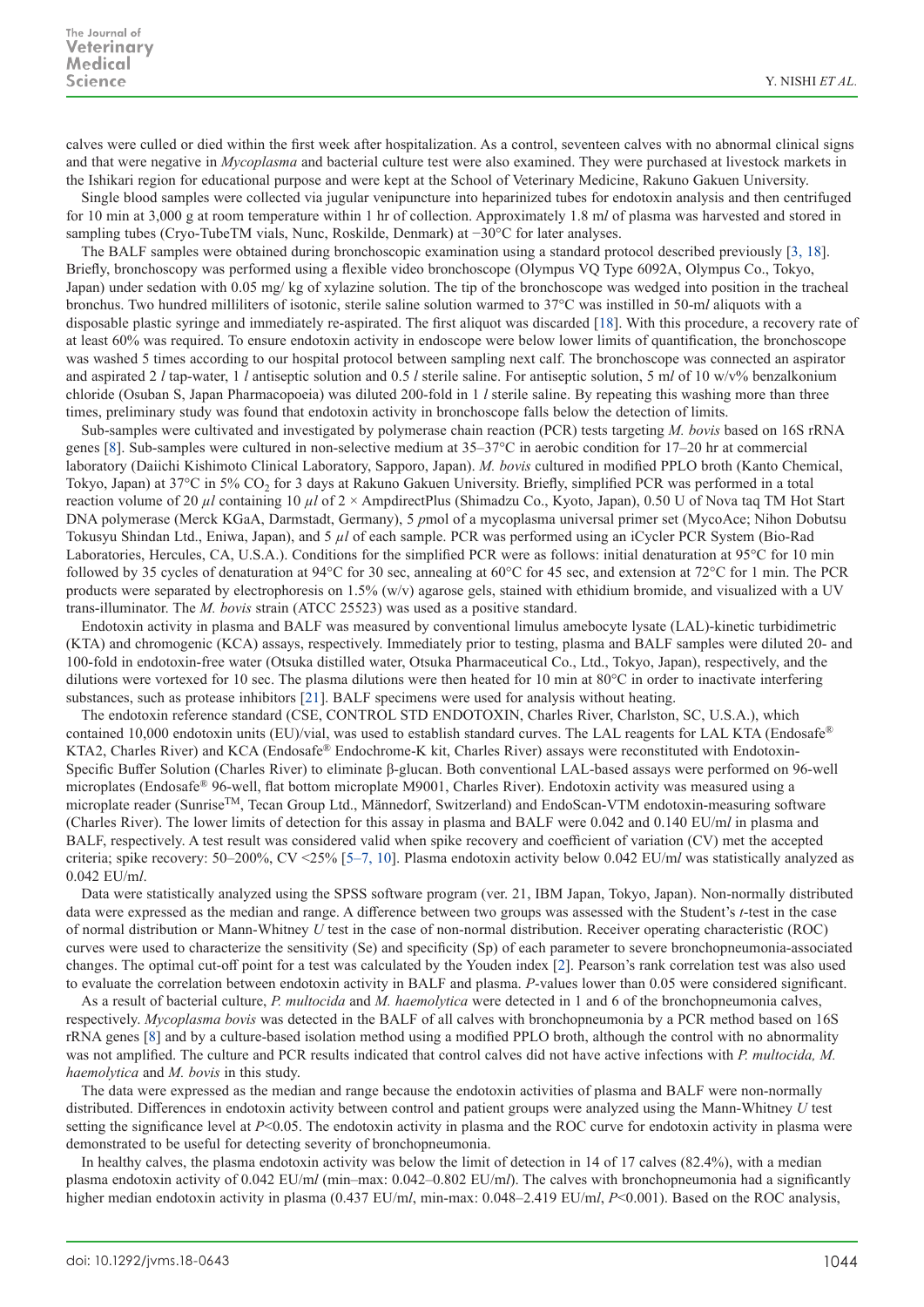the proposed optimal cut-off points for plasma endotoxin activity with regard to Se and Sp were 0.104 EU/m*l* (AUC=0.914, *P*<0.001, Se 81.3% and Sp 82.4%).

In the same manner, the endotoxin activity in BALF and the ROC curve for endotoxin activity in BALF were demonstrated to be useful for detecting the severity of bronchopneumonia. In healthy calves, the median endotoxin activity in BALF was 2.43 EU/m*l* (min-max: 0.10–36.33 EU/m*l*). In contrast, the calves with bronchopneumonia had a significantly higher median endotoxin activity in BALF (29.45 EU/m*l*, min- max: 0.50–156.46 EU/m*l*, *P*<0.001). Based on the ROC analysis, the proposed optimal cut-off points for BALF endotoxin activity with regard to Se and Sp were 4.39 EU/m*l* (AUC=0.875, *P*<0.001, Se 81.3% and Sp 88.2%). As described in Fig. 1, plasma endotoxin activity was significantly and positively correlated with that of BALF  $(r^2=0.900, P<0.01)$ .

We investigated the relationship between bronchopneumonia, which is associated with *M. bovis,* and endotoxin activity in plasma and BALF. Calves with bronchopneumonia were found to have higher endotoxin activity in both plasma and BALF than in healthy calves. In addition, the proposed diagnostic cut-off points for endotoxin activity in plasma and BALF based on ROC curve analysis in detecting *Mycoplasma* bronchopneumonia were 0.104 EU/m*l* and 4.39 EU/m*l,* respectively. The clinical and pathological signs for bronchopneumonia caused by *M. bovis* are non-specific; therefore, laboratory diagnosis is necessary to identify this disease. In this study, PCR based on 16S rRNA genes was able to amplify *M. bovis* DNA [\[8, 13\]](#page-3-9) and was used to confirm *Mycoplasma* bronchopneumonia using BALF samples.

Previous studies reported that *M. bovis* was the common bacterial pathogen of BRDC [[17](#page-3-13)], and *M. bovis* was detected in all calves with severe bronchopneumonia in this study. *M. bovis* likely plays an important role in co-infection. It is believed that *M. bovis* is a predisposing factor in the infectious process leading to invasion by other bacterial pathogens, possibly by compromising host defenses [\[16](#page-3-1)]. *M. bovis* induces neutrophils and macrophages in the lumina of terminal airways or small bronchioles on epithelial cells and makes microabscesses. The bronchiolar epithelium is damaged by infiltrating neutrophils and macrophages [[1](#page-3-14)]. Then due to co-infection with Gram-negative bacteria, such as *P. multcida* or *M. haemolytica*, the endotoxin level may increase in bronchoalveolar regions. Infection by *M. bovis* may develop into a severe suppurative bronchopneumonia or necrotizing pneumonia when associated with other organisms or, conversely, into a mild catarrhal broncho-interstitial pneumonia when associated with other microorganisms [[17\]](#page-3-13).

Although it is sensitivity and accuracy of a bioassay for detecting LPS has been regarded as problem in recent years, previous